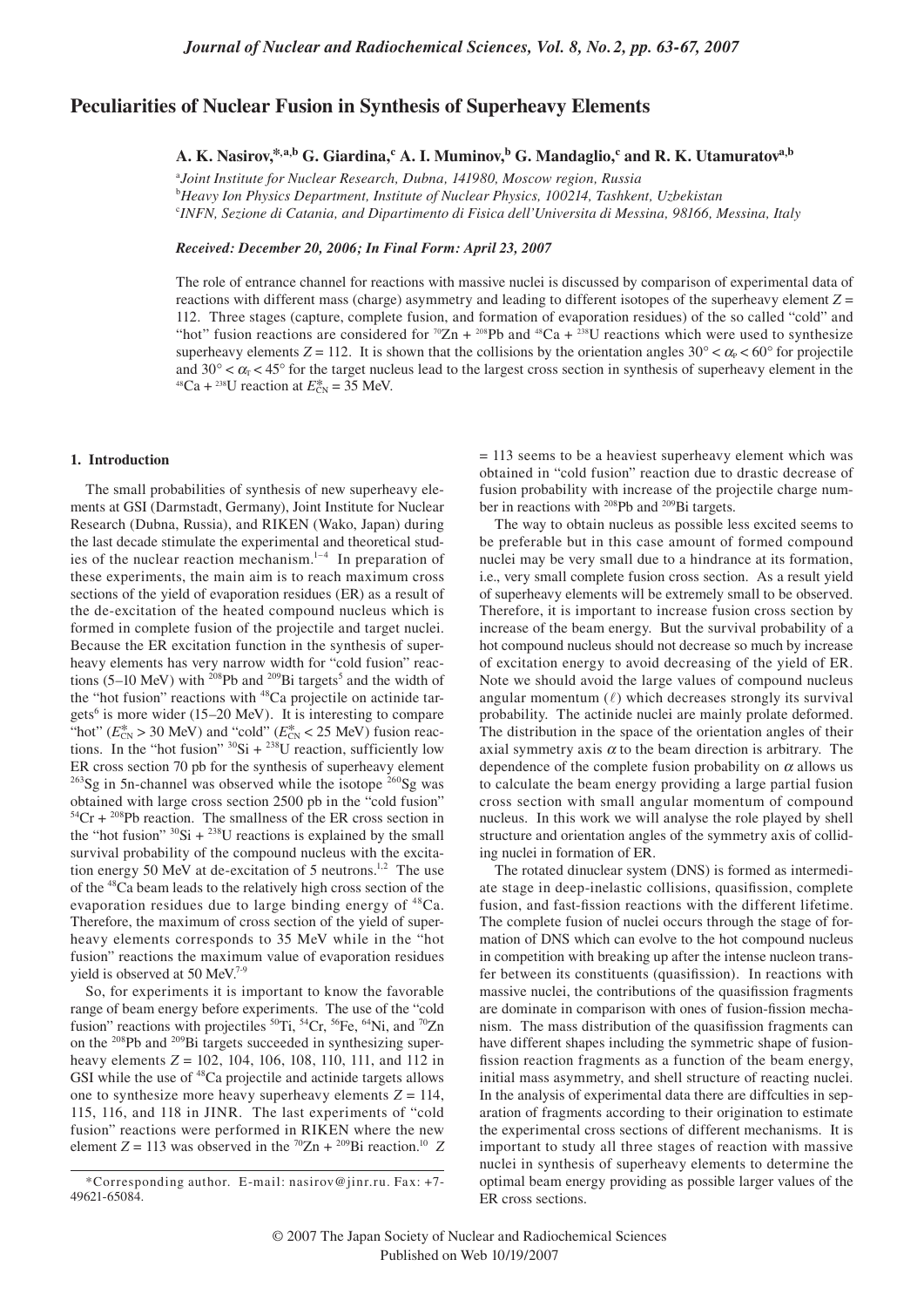**TABLE 1: Comparison of the main characteristics of the "cold" and "hot" fusion in case of the 70Zn + 208Pb and 48Ca + 238U reactions used to synthesize superheavy element** *Z* **= 112** 

|                            | $^{70}Zn + ^{208}Pb$ | $^{48}Ca + ^{238}U$                                                 |
|----------------------------|----------------------|---------------------------------------------------------------------|
| Compound nucleus           | 278122               | 286112                                                              |
| $\delta W /$ MeV           | $-5.08$              | $-5.94$                                                             |
| $S_n / MeV$                | 7.14                 | 6.95                                                                |
| $E_{\text{CN}}^*$ / MeV    | 12                   | 35                                                                  |
| $\sigma_{ER}^{exp}/pb$     |                      | $0.5_{-0.5}^{+1.1}$ (Reference 5) $2.5_{-1.5}^{+1.8}$ (Reference 6) |
| $\sigma_{ER}^{theor}$ / pb |                      | $0.7$ (Reference 11) $5.2$ (Reference 12)                           |
| $\sigma_{\rm fus}$ / nb    | 0.3                  | 50                                                                  |
| $\sigma_{\rm cap}$ / mb    | 2.5                  | 40                                                                  |

δ*W*: shell corrections to binding energy of compound nucleus. Sn: neutron separation energy.  $E_{CN}^*$ : excitation energy of compound nucleus.  $\sigma_{ER}$ : maximum values of the evaporation residue cross section.  $\sigma_{fus}$  and  $\sigma_{cap}$ : theoretical complete fusion and capture cross sections, respectively.

#### **2. Three Stages of the Evaporation Residues Formation**

The three stages are: (a) capture of projectile-nucleus by nucleus of target and formation of the molecular-like dinuclear system, (b) complete fusion which is transformation of the dinuclear system into a hot compound nucleus in competition with the quasifission process, and (c) formation of the ER after emission of neutrons and charged particles from the heated compound nucleus in competition against fission. The experiments of synthesis of superheavy elements in the Flerov Laboratory of Nuclear Reaction showed that to synthesize the element  $Z = 112$  the "hot fusion"  $^{48}Ca + ^{238}U$  reaction<sup>6</sup> is more preferable than so called "cold fusion"  $70Zn + \frac{208Pb}{P}$  reaction.<sup>5</sup> i. It is seen in comparison of the measured cross sections for the ER for these reactions presented in Table 1. Theoretical results<sup>11,12</sup> obtained in description of this experimental data allows us to estimate the dependence of the synthesis probability of *Z* = 112 element on each stage of the reaction mechanism, for example, capture and fusion cross sections,  $\sigma_{\text{can}}$  and  $\sigma_{\text{fus}}$ , respectively. Their maximal values are presented in Table 1. The advantage of the "hot fusion" reaction in comparison with "cold fusion" at synthesis of the superheavy element  $Z = 112$ seems to be clear according to experimental data. It is explained by the calculated larger values of capture  $\sigma_{cap}$  and fusion  $\sigma_{\text{fus}}$  cross sections for the <sup>48</sup>Ca + <sup>238</sup>U reaction in comparison with that for the  ${}^{70}Zn + {}^{208}Pb$  reaction (Table 1). The shell corrections to binding energy of compound nucleus <sup>286</sup>112 is larger by 0.9 MeV in comparison with one of  $278112$ . The neutron separation energies of the formed compound nuclei are comparable. But the surviving probability of the compound nucleus 286112 formed in the former reaction is smaller than that of the compound nucleus <sup>278</sup>112 formed in the <sup>70</sup>Zn + <sup>208</sup>Pb reaction due to large excitation energy  $E_{\text{CN}}^*$ . The main factor which provides the observable cross section of the ER is the large fusion probability of nuclei in the  ${}^{48}Ca + {}^{238}U$  reaction. In Figure 1, we compare the experimental and calculated cross sections of capture, complete fusion, and formation of ER after neutron emission from the compound nucleus for the  ${}^{48}Ca + {}^{238}U$  reaction. The capture cross section is, qualitatively, in good agreement with experimental data whereas the calculated fusion cross section is much smaller than the extracted values for fusion from the measured data of reaction fragments. It seems to us that the experimental data for fission fragments can contain a contribution of the quasifission fragments which are



Figure 1. Comparison of the experimental<sup>6</sup> (symbols) and calculated<sup>12</sup> (lines) excitation functions of capture, complete fusion, and formation of evaporation residues after neutron emission from the excited compound nucleus for the  ${}^{48}Ca + {}^{238}U$  reaction (left axis). Fission barrier of the excited and rotated compound nucleus as a function of beam energy (right axis) is also shown.

formed without formation of compound nucleus but their mass distribution may have a shape of the one of fission fragments. Unfortunately, in analysis of the experimental data, it is diffcult to separate the pure fusion-fission fragments from the fragments of quasifission. Due to full momentum transfer in both reactions their fragments have similar total kinetic energy distribution. As a function of the initial orbital angular momentum and beam energy of the projectile the mass distribution of the quasifission fragments can be overlapped with the one of fusion-fission fragments. In these experiments the angular distribution was not measured and, therefore, there is an ambiguity in extraction of fusion cross section from the measured binary fragments of full momentum reactions. Theoretical calculations are not free from some assumptions and free parameters as a radius parameters  $r_0$ . Therefore, the exact ratio of contributions of quasifission and complete fusion fragments into measured data is still questionable.

In Figure 1, the fission barrier of the heated compound nucleus is also presented as a function of excitation energy. The cross sections of evaporation residues formation are described well by use of the advanced statistical model. In this model, the damping of the nuclear shell correction by increase of angular momentum of compound nucleus is taken into account. The spin distribution of compound nucleus plays the decisive role in calculation of survival probability. It is formed by the partial fusion cross sections which are determined by the features of potential energy surface<sup>13,14</sup> of DNS and friction coeffcients (radial, tangential)<sup>15</sup> for the given value of the beam energy and initial orbital angular momentum  $L_0$ . Note the potential energy surface is a function of the orientation angles of the axial symmetry axis of reacting nuclei.<sup>16</sup> The small cross section at synthesis of the <sup>277</sup>112 element in the <sup>70</sup>Zn + <sup>208</sup>Pb reaction is explained by the large hindrance for complete fusion (see Figure 2) in "cold fusion" reactions. The strong hindrance to fusion is connected with the location of the initial charge asymmetry of this reaction in the valley corresponding to the magic nucleus <sup>208</sup>Pb which is seen in Figure 5. In the next section we will compare the capture and fusion cross sections for reactions under discussion.

**2.1. Peculiarities of capture and fusion in hot and cold fusion reactions.** In our model (see References 13 and 14), the capture occurs if the heavy-ion collision path is in the potential well after overcoming of the Coulomb barrier and dissipation of the main part of the relative kinetic energy. In the deep inelastic collisions projectile or projectile-like fragment over-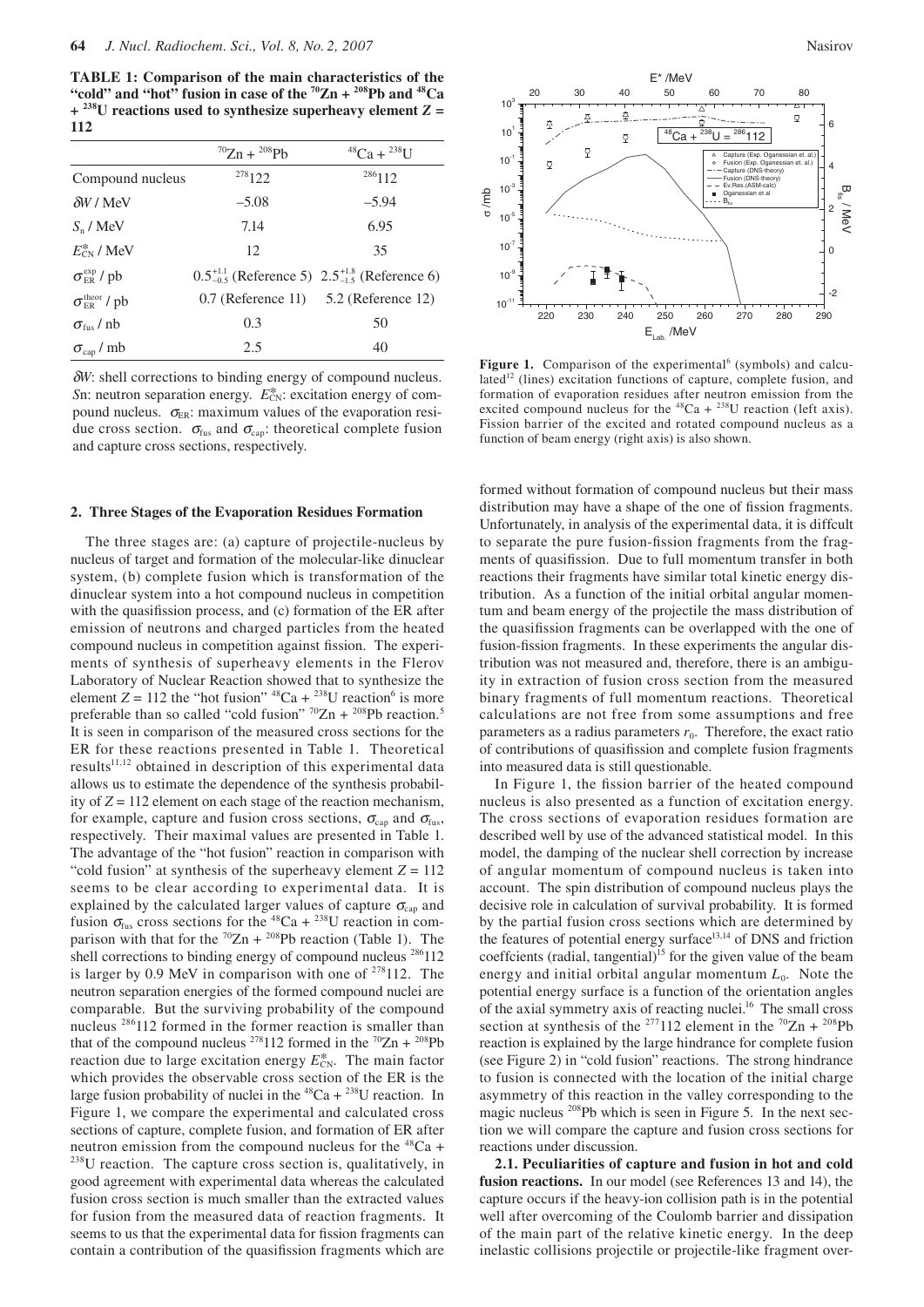

**Figure 2.** Comparison of the experimental data of the evaporation residues<sup>5</sup> (symbols) and calculated<sup>11</sup> (lines) excitation functions of capture, complete fusion, and formation of evaporation residues after neutron emission from the excited compound nucleus for the  $^{70}Zn + ^{208}Pb$  reaction (left axis). Fission barrier of the excited and rotated compound nucleus as a function of beam energy (right axis).

comes the Coulomb barrier from inner part to outside (exit channel) due to the smallness of dissipation of kinetic energy (see figure 1 in Reference 11). It is clear that deep inelastic collision occurs at higher energies of projectile above the Coulomb barrier than in the case of capture for a given value of the orbital angular momentum, because the friction coeffcient is not strong to trap all trajectories into potential well.<sup>16</sup> The amount of energy above the Coulomb barrier determines which of these two processes occurs. If capture occurs, then we calculate the competition between quasifission and complete fusion. In collision of deformed nuclei with different orientations proportion between contributions of deep inelastic collisions and capture, as well as proportion between quasifission and complete fusion are different at the same beam energy and orbital angular momentum. To reach an agreement with the experimental data for capture cross section we take into account the deformation parameters connected to the 2<sup>+</sup> and 3<sup>-</sup> collective excitations in the spherical nuclei. It was done by use of the mean-square values of the deformation parame $ters<sup>17,18</sup>$  corresponded to above mentioned excitations. The partial fusion cross-sections, which are used to calculate the ER cross-section along the de-excitation cascade of compound nucleus, are obtained by averaging over all orientations (in detail see Reference 16). Analysis of the dependence of the partial cross sections of complete fusion on the orientation angles of colliding nuclei showed that large fusion probability with the small values of compound nucleus angular momentum is observed in the range 30°–60° for the orientation angles of symmetry axis for projectile and 60°–75° for ones of the target nucleus. Some examples are shown in Figure 3 for the  ${}^{48}Ca + {}^{238}U$  reaction. So the large fusion probability is obtained at the small values of angular momentum in heavy ion collisions when orientation angles of the projectile and target symmetry axis are in the corresponding above mentioned ranges. This case is shown on the right top panel of Figure 3. It is seen that partial fusion cross section is small for the around tip–tip  $(0^{\circ}$ –  $(0^{\circ})$  and side–side (90°–90°) orientations. In the former case quasifission is a dominate channel while in the latter case capture cross section is small due to shallow potential well. It is seen from Figure 4. The maximum cross sections corresponds to those values of beam energy at which the three events of synthesis of superheavy element  $Z = 112$  was observed in the Flerov Laboratory of Nuclear Reactions (see Figure 1). We



**Figure 3.** Dependence of the partial fusion cross sections on the orientation angles of symmetry axis of colliding nuclei  $(\beta_2(^{238}U) = 0.21)$ ;  $\beta_2(2^+$ -excitation <sup>48</sup>Ca) = 0.1 from Reference 17) as a function of the initial orbital angular momentum  $L_0$  and excitation energy of compound nucleus  $E_{\text{CN}}^*$ .



**Figure 4.** Same as in Figure 3 but for the partial capture cross sections.



**Figure 5.** Potential energy surface (left panel) and driving potential (right panel) for the cold and hot fusion reactions leading to  $Z = 112$ . The nucleus-nucleus potential ( $\ell = 0$ ) for the <sup>70</sup>Zn + <sup>208</sup>Pb reaction and driving potential for the dinuclear system are showed by arrows. Intrinsic fusion barrier  $(B_{\text{fus}}^*(Zn))$  for the "cold" fusion is sufficiently larger than the one (*B\**fus(Ca)) for the "hot" fusion reaction.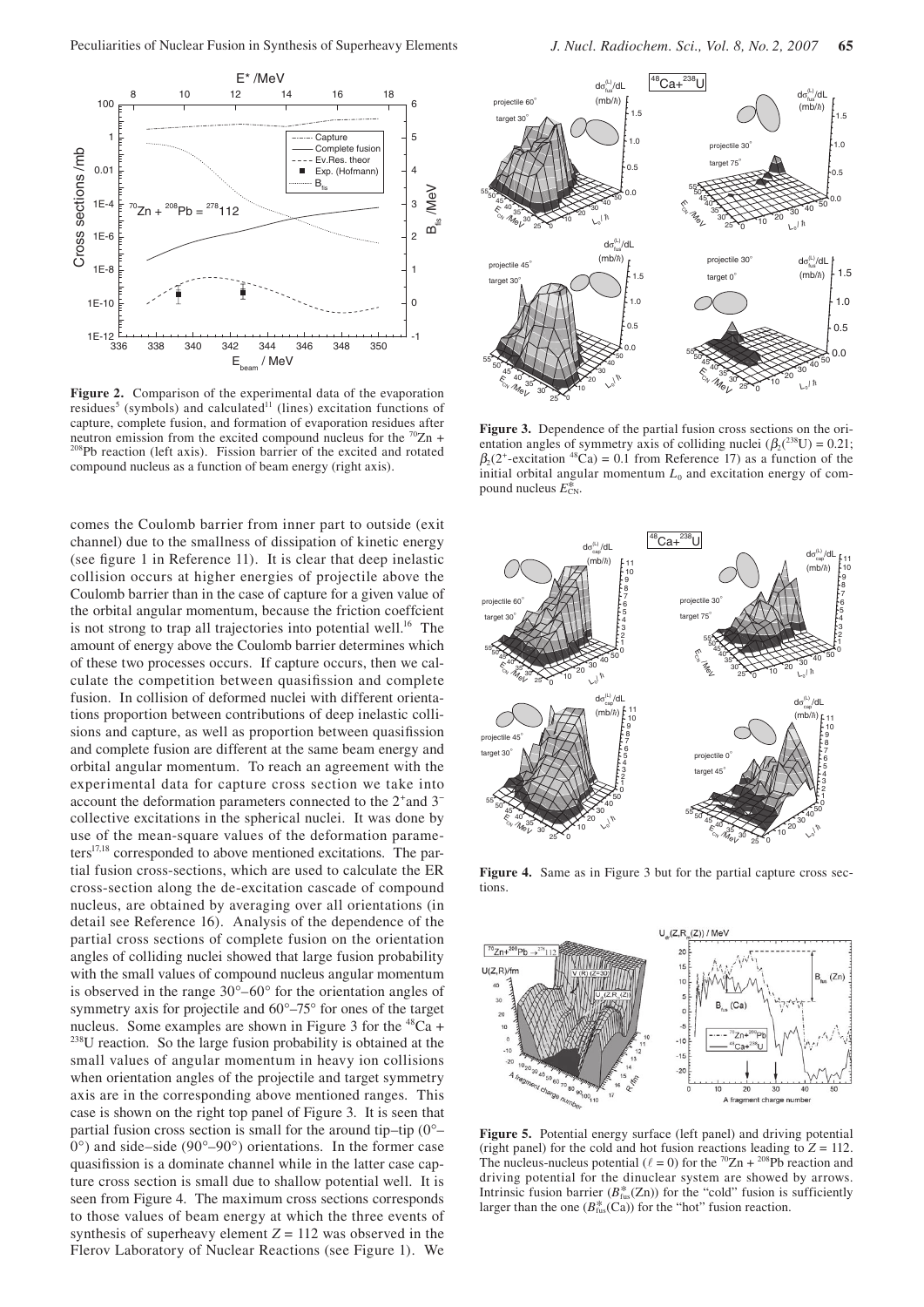came to our conclusion that this beam energy value  $E_{\text{lab}} = 235$ MeV is favorable to observe the largest cross section of evaporation residues due to relatively large values of the partial fusion cross section with small angular momentum  $(L < 25h)$ of compound nucleus is obtained.

We calculate the cross section of ER formed after each step *x* of the de-excitation cascade after the emission from the hot CN of particles  $v(x)n + y(x)p + k(x)\alpha + s(x)$  (where v, *y*, *k*, and *s* are numbers of neutrons, protons,  $\alpha$ -particles, and  $\gamma$ -quanta) by formula

$$
\sigma_{\text{ER}}^{(x)}(E_{\text{c.m.}}) = \sum_{\ell=0}^{\ell_d} (2\ell+1) \sigma_{\ell}^{(x-1)}(E_{\text{c.m.}}) W_{\text{sur}}^{(x-1)}(E_{\text{c.m.}} + Q_{\text{gg}}, \ell), \quad (1)
$$

where  $\sigma_{\ell}^{(x-1)}(E_{c.m.}, \ell)$  is the partial formation cross section of the excited intermediate nucleus of the  $(x-1)$ th step and  $W_{\text{sur}}^{(x-1)}(E_{\text{c.m.}})$ + *Q*gg,l) is the survival probability of the (x−1)th intermediate nucleus against fission along the de-excitation cascade of CN. It is clear that  $\sigma_\ell^{(0)}(E_{\text{c.m.}},\ell) = \sigma_\ell^{(\text{fus})}(E_{\text{c.m.}},\ell)$ . Our method of calculation (also including the advanced statistical method $19,20$ ) of the ER cross sections takes into account the damping of the shell correction in the fission barrier as a function of the excitation energy and orbital angular momentum. This is accounted for the various steps of the de-excitation cascade of the compound nucleus leading to the fission fragments or the ER nuclei in the exit channel.<sup>13,14,21</sup>

The fusion cross section is related to the number of events corresponding to the transformation of the dinuclear system into compound nucleus in competition with the quasi-fission process. It is defined by the product of the partial capture cross section and the related fusion factor  $P_{CN}$  which allows to take into account the competition between the complete fusion and quasifission processes:

$$
\sigma_{\text{fus}}^{(\ell)}(E_{\text{c.m.}}) = \sigma_{\text{capture}}^{(\ell)}(E_{\text{c.m.}}) P_{\text{CN}}(E_{\text{c.m.}}, \ell). \tag{2}
$$

The capture cross section is calculated by solution of the dynamical equations of motion for radial distance and orbital angular momentum (details see in References 13, 14, and 16). Calculations showed that a "window" of the  $\ell$  values leading to capture may appear. For example, there is no capture with the values  $\ell$  < 30 of angular momentum at  $E_{\text{lab}}$  > 225 MeV ( $E_{\text{CN}}$  = 28.1 MeV) for the small orientation angles of target and projectile symmetry axis as shown in the right bottom panel of Figure 4.

During the formation of the dinuclear system at the capture stage there is an intense nucleon exchange between reacting nuclei. In the quasifission and fusion processes, an intense mass transfer takes place and, in depending on the entrance channel, the mass asymmetry degree of freedom may be fully or partially equilibrated.<sup>22</sup> As a result, while DNS exists, we have an ensemble {*Z*} of the DNS configurations which contribute to the competition between complete fusion and quasifission with the probabilities {*YZ*}. Position of the maximum of the mass distribution is determined by the peculiarities of the nuclear shell structure and lifetime of the dinuclear system.<sup>16</sup> Therefore, the statistical calculation of  $P_{CN}(E_{DNS}^*, \ell)$  is performed by the formula:

$$
P_{\rm CN}(E_{\rm DNS}^*, \ell) = \sum_{Z = Z_{\rm sym}}^{Z_{\rm max}} Y_Z(E_{\rm DNS}^*, \ell) P_{\rm CN}^{(Z)}(E_{\rm DNS}^*, \ell),\tag{3}
$$

where  $Y_Z(E_{\text{DNS}}^*, \ell)$  is the probability of population of the DNS configuration (*Z*,  $Z_{\text{tot}} - Z$ ) at  $E_{\text{DNS}}^*(Z)$  and  $\ell$ ;  $Z_{\text{sym}} = (Z_1 + Z_2)/2$ ; *Z*max corresponds to the charge asymmetry where the driving potential reaches its maximum  $(B_{fus}^*(Z_{max}) = 0)$  (see References 13 and 14);

$$
P_{\text{CN}}^{(Z)}(E_{\text{DNS}}^*, \ell) =
$$

$$
\frac{\rho(E_{\text{DNS}}^*(Z) - B_{\text{fus}}^*(Z,\ell))}{\rho(E_{\text{DNS}}^*(Z) - B_{\text{fus}}^*(Z,\ell)) + \rho(E_{\text{DNS}}^*(Z) - B_{\text{qf}}(Z,\ell))},\qquad(4)
$$

where the intrinsic fusion barrier  $B_{\text{fus}}^{*}(Z,\ell)$  being a function of the charge asymmetry and angular momentum of DNS is found from the driving potential<sup>13,14,16</sup> (see Figure 5). The quasifission barrier  $B_{\text{af}}(Z,\ell)$ ) for the considered fragment depends on its charge number and is determined by the depth of potential well of the nucleus-nucleus interaction of the DNS fragment with its partner nucleus. Therefore, transformation of the DNS into compound nucleus by complete fusion is a function of the charge asymmetry of the DNS constituents.

In eq 4,  $\rho(E_{\text{DNS}}^*(Z) - B_K^*(Z, \ell))$  is the DNS level density calculated on the quasifission and intrinsic fusion barriers ( $B_K = B_{\text{qf}}$ , *B\**fus). For more details see Reference 16.

Both characteristics of the fusion excitation function, namely, its maximum value and width (energy window for the complete fusion) are related to the ratio between  $B_{\text{fus}}^*$  and  $B_{\text{af}}$  for the given reaction.

#### **3. Conclusion**

Hot fusion reactions with the  ${}^{48}$ Ca-projectile can be successfully used in synthesis of superheavy elements due to reducing of excitation energy of compound nucleus up to 35–40 MeV. The loss of events by high intensity of fission should be compensated by large fusion cross section in comparison with  $\mathrm{^{70}Zn}$  $+$  <sup>208</sup>Pb reaction. Advantage of the use of the double magic  $+$  <sup>48</sup>Ca projectile allowed us to decrease of 15 MeV excitation energy of compound nucleus in synthesis of superheavy elements up to  $Z = 118$ . The observable values of the evaporation residues is provided by the large partial fusion cross section at as possible as low excitation energy and angular momentum of compound nucleus.

In our calculations,  $E_{CN}^* = 35$  MeV corresponds to the beam energy which is 5–10 MeV higher than interaction barriers at the projectile orientation angles  $30^{\circ} < \alpha_{\rm P} < 60^{\circ}$  and that  $30^{\circ} <$  $\alpha_{\rm T}$  < 45° for the target nucleus. These angles are taken relative to the beam direction. In case of the <sup>30</sup>Si + <sup>238</sup>U reaction,  $E_{CN}^*$  = 50 MeV corresponds to the similar intermediate orientation angles. The equatorial collisions make relatively small contributions in comparison with the above mentioned angles.

**Acknowledgement.** One of authors (A.K.N.) thanks Drs. Y. Aritomo, K. Hagino, H. Ikezoe, A. Iwamoto, K. Morita, K. Nishio, M. Ohta, T. Ohtsuki, N. Tagikawa, W. Scheid, V. V. Volkov, and T. Wada for fruitful discussions and he is grateful to the Japan Society for the Promotion Science for support his research in collaboration with scientists of Japan Atomic Energy Agency and to Drs. Katsuhisa Nishio and Yoshihiro Aritomo, as well as Japanese colleagues in the Advanced Science Research Center of JAEA, RIKEN, and Konan and Tohoku Universities for warm hospitality.

### **References**

- (1) K. Nishio, S. Hofmann, F. P. Heßberger, D. Ackermann, S. Antalic, V. F. Comas, Z. Gan, S. Heinz, J. A. Heredia, H. Ikezoe, J. Khuyagbaatar, B. Kindler, I. Kojouharov, P. Kuusiniemi, B. Lommel, R. Mann, M. Mazzocco, S. Mitsuoka, Y. Nagame, T. Ohtsuki, A. G. Popeko, S. Saro, H. J. Schött, B. Sulignano, A. Svirikhin, K. Tsukada, K. Tsuruta, and A. V. Yeremin, Eur. Phys. J. A **29**, 281 (2006).
- (2) K. E. Gregorich, Phys. Rev. C **74**, 044611 (2006).
- (3) G. G. Adamian, N. V. Antonenko, and W. Scheid, Phys. Rev. C **69**, 044601 (2004).
- (4) Y. Aritomo, Nucl. Phys. A **780**, 222 (2006).